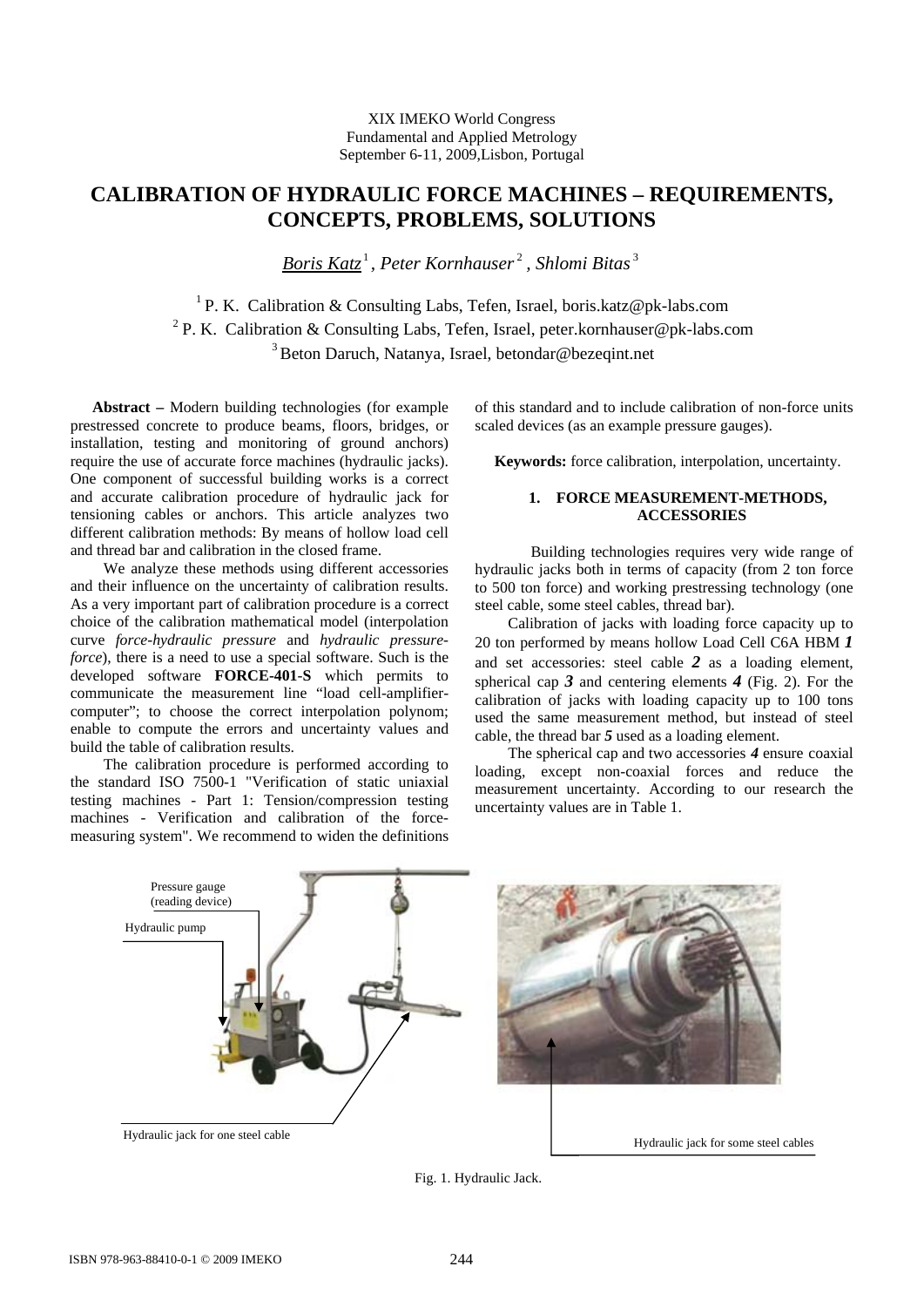

Fig. 2 Calibration by means of steel cable. Fig. 3 Calibration by means of thread bar.

Table 1. Uncertainty values.

|             | Calibration with spherical cap | Calibration without spherical cap |
|-------------|--------------------------------|-----------------------------------|
| Uncertainty | $0.2\% \div 0.6\%$ *           | $0.5\% \div 1.2\%$ *              |

\*of reading value

T Calibration of jacks with loading capacity of up to 500 tons performed by means different methods:

Loading and measuring in horizontal closed frame (Fig. 4): *1* is an horizontal frame, *2* is an hydraulic jack, *3* is a Load Cell;

Loading and measuring by several steel cables (Fig. 5): *1* are steel cables, *2* is an hydraulic jack, *3* is a hollow Load Cell;

Loading and measuring in vertical closed frame (Fig. 6): *1* is a vertical frame, *2* is an hydraulic jack, *3* is a Load Cell



Fig. 4. Loading and measuring in horizontal closed frame. Fig. 5. Loading and measuring by several steel cables.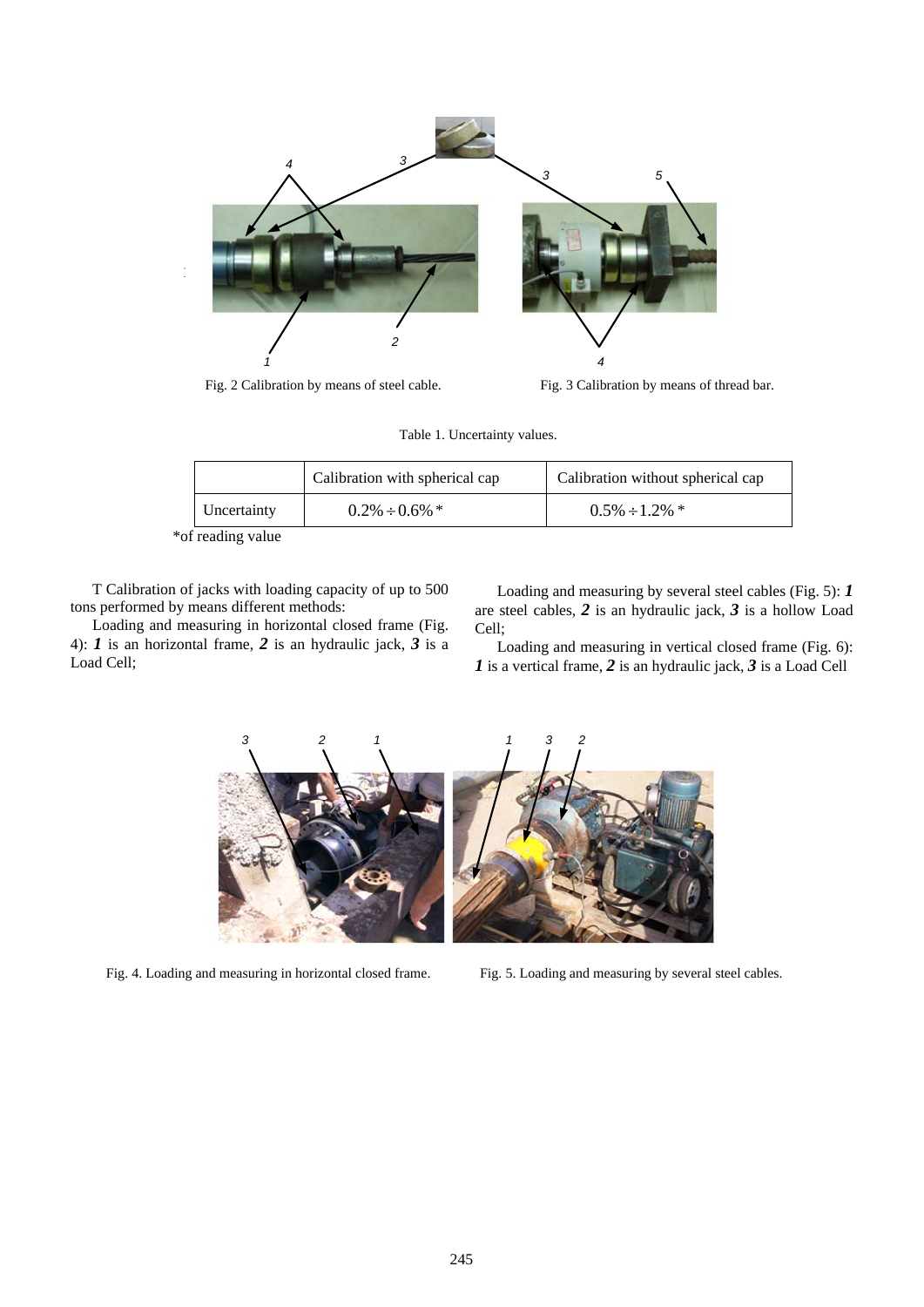

Fig. 6. Loading and measuring in vertical closed frame.

- (a) Disadvantages of this method are:
	- A long preparation time of calibration system;
	- A special form of spherical cap is required;
	- Difficulties of coaxial mounting of all elements (jack, Load Cell and spherical cap);
	- Low measurement uncertainty values.
	- Due to that, this the method is practically unused.
- (b) Substantial advantages of this method are:
	- The calibration process is similar to prestressing working process;
	- The hollow form of Load Cell allows for performance calibration without special accessories

and ensures coaxial loading of all elements of measurement (calibration) system.

- The disadvantage of this method is a low accuracy of the hollow Load Cells.
- (c) The advantages of this method are:
	- A short preparation time of calibration system;
	- The possibility of using relatively high accuracy Load Cells;
	- Relatively high measurement uncertainty.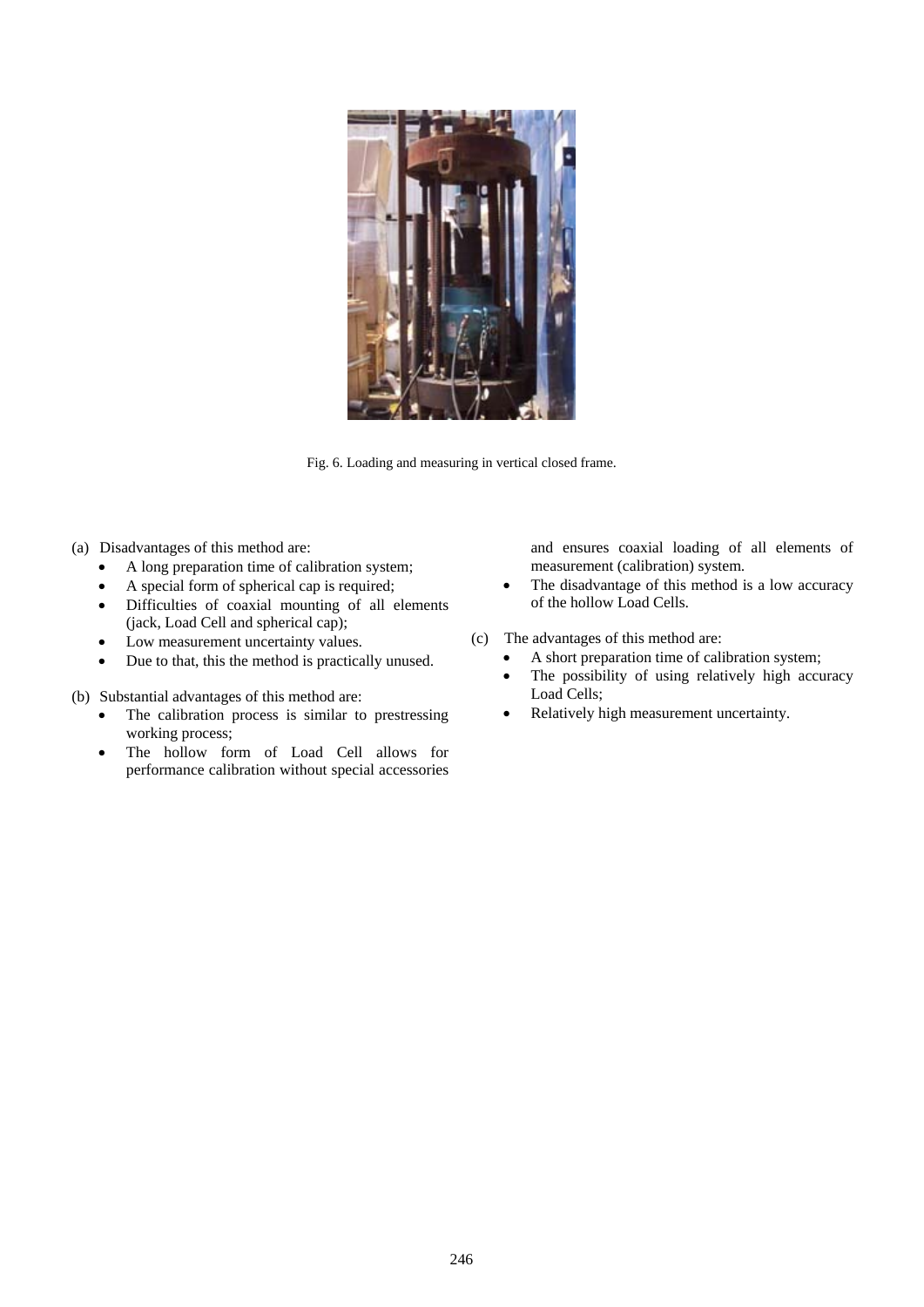#### **2. CALIBRATION RESULTS-INTERPRETATION**

 One feature of prestressing machines (hydraulic jacks) is their inability to read the force value (the reading device is pressure gauge) –due to that, the calibration results presented in an "applied force-reading" form. In this situation, error accuracy estimation is problematic (we cannot compare of force values with pressure gauge reading) and the classical formulae of deviation value is not used.

 For solve this problem, P.K. Labs developed the software **FORCE-401**-**S** which according to calibration results grants the "Least Sum of Squire" method to build the analytical curve  $F = f(R)$ , where  $F$ -is the applied force and  $R$  - reading of the pressure gauge and computes the

relative interpolation error 
$$
q
$$
 as an accuracy estimation:

$$
q = \frac{F_A - F_T}{F_T} \cdot 100\%
$$

where

 $F_T$  - is a theoretical (computed) force value from interpolation equation;

 $F_A$  - is an applied (measured by means of Load Cell) force.

The software includes four options of choice of the interpolation curve:

- 1. Interpolation polynom of  $1^{st}$  degree:  $F = aR + b$ ;
- 2. Interpolation polynom of  $2^{nd}$  degree:  $F = aR^2 + bR + c$ ;
- 3. Interpolation polynom of  $3^{rd}$  degree:

$$
F = aR^3 + bR^2 + cR + d
$$

4. The software automatically chooses the degree of interpolation according to minimal interpolation error.

It is understood that each calibrated device has different technological and technical deviation, such as friction between piston (rod) and cylinder, high temperature of oil in the hydraulic system, roundness deviations of piston and cylinder and its fitness. All of these factors influence the values of interpolation coefficients. Our experiments confirm that calibration curve doesn't intersect the "zero point" of coordinate system *"force-pressure".* Fig.7 demonstrates different forms and characteristics of parabolas.

The character of interpolation curve and his location requires:

- 1. Defining the correct lower limit of the measurement range;
- 2. Adding to the calibration table of two interpolation equations:  $F = f(R)$  and inverse function  $R = f(F)$ .



Fig. 7. Interpolation curves.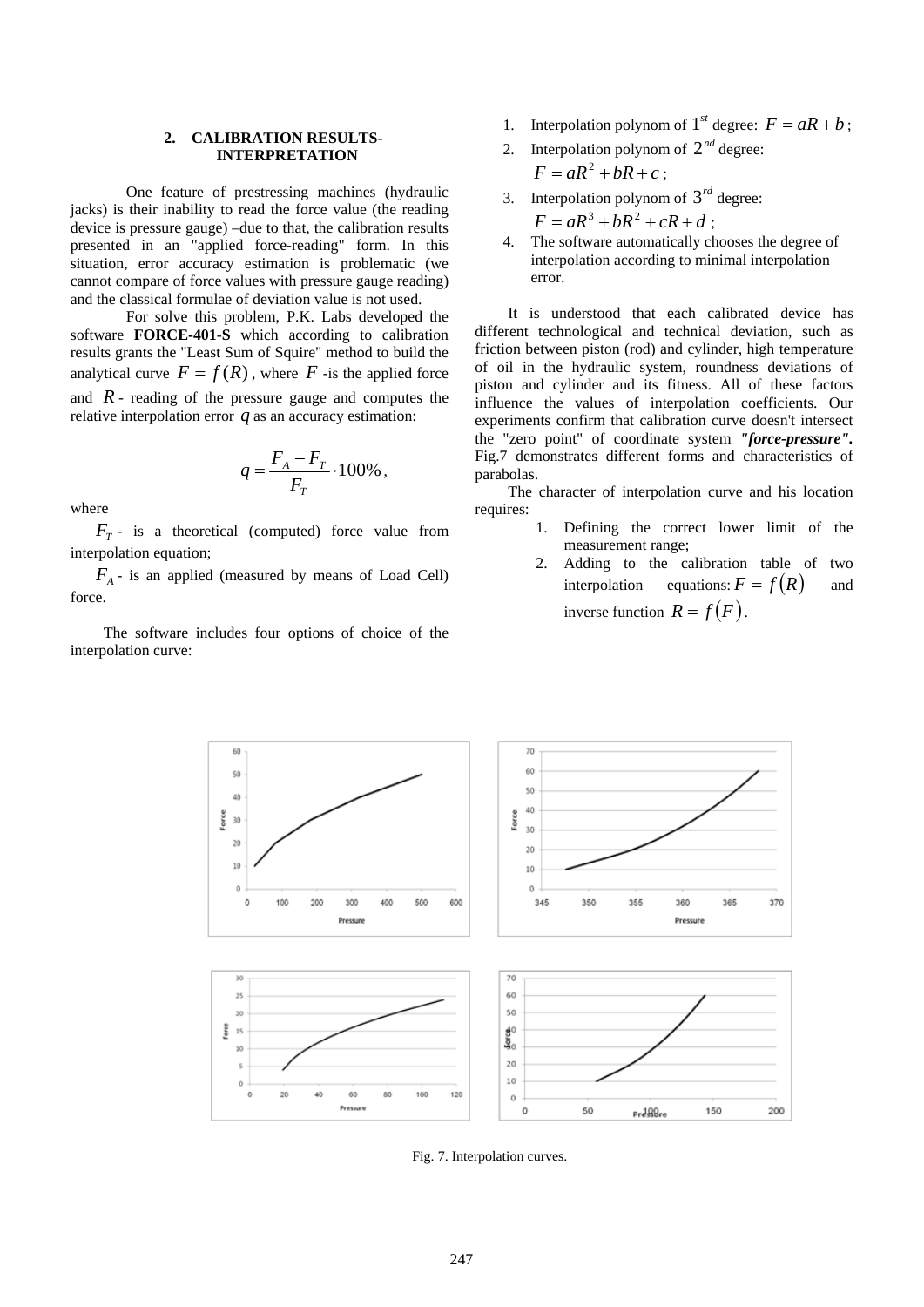### **3. CALIBRATION CERTIFICATE - STANDARDIZATION**

The International standard ISO 7500-1:2004 defines the calibration requirements of force testing machines, as a scale reading device which is expressed in **units of force**. Based on our research and work experience we recommend to include to the International Standard ISO 7500-1:2004 also requirements for prestressing machines (hydraulic jacks), where the reading scale device is expressed in units of pressure and to classify accuracy classes.

The following tables (as an examples) demonstrate the calibration table according to this standard (accuracy class 1 on Fig.8 and accuracy class 3 on Fig.9).

| <b>Reading</b> | <b>Applied</b><br>force | Deviation of<br>interpolation | Repeatability | <b>Relative</b><br>resolution | Uncertainty |
|----------------|-------------------------|-------------------------------|---------------|-------------------------------|-------------|
|                |                         |                               |               |                               |             |
| R              | F                       | q                             | b             | a                             | U           |
| bar            | ₫₫                      | %                             |               |                               |             |
| 50             | 1.90                    | 0.07                          | 0.46          | 0.50                          | 0.69        |
| 100            | 3.97                    | $-0.12$                       | 0.41          | 0.25                          | 0.40        |
| 150            | 6.06                    | 0.03                          | 0.41          | 0.17                          | 0.34        |
| 200            | 8.17                    | 0.10                          | 0.12          | 0.13                          | 0.19        |
| 250            | 10.33                   | $-0.09$                       | 0.31          | 0.10                          | 0.24        |
| 320            | 13.37                   | 0.02                          | 0.22          | 0.08                          | 0.19        |

# **Interpolation equations:**

 $F = aR^2 + bR + c$ a=5.594E-06  $b=4.042E-02$  $c=-1.327E-01$   $R = kF^2 + lF + m$  $k = -7.288E - 02$  $I=2.464E+01$ m=3.398E00

Fig. 8 Calibration results (example).

| <b>Reading</b> | <b>Applied</b><br>force | Deviation of<br>interpolation | Repeatability | <b>Relative</b><br>resolution | Uncertainty |
|----------------|-------------------------|-------------------------------|---------------|-------------------------------|-------------|
| R              | F                       | q                             | b             | а                             | U           |
| bar            | ₫₫                      | %                             |               |                               |             |
| 50             | 1.90                    | $-2.83$                       | 0.46          | 0.50                          | 1.28        |
| 100            | 3.97                    | 0.03                          | 0.41          | 0.25                          | 0.79        |
| 150            | 6.06                    | 0.68                          | 0.41          | 0.17                          | 0.50        |
| 200            | 8.17                    | 0.65                          | 0.12          | 0.13                          | 0.29        |
| 250            | 10.33                   | 0.12                          | 0.31          | 0.10                          | 0.26        |
| 320            | 13.37                   | $-0.41$                       | 0.22          | 0.08                          | 0.20        |

# **Interpolation equations:**

 $a=4.249E-02$ 

 $b = -2.772E - 01$ 

 $F = aR + b$ 

| $R = kF + l$     |
|------------------|
| $k = -2.353E+01$ |
| $I=6.544E00$     |

Fig.9 Calibration results (example).